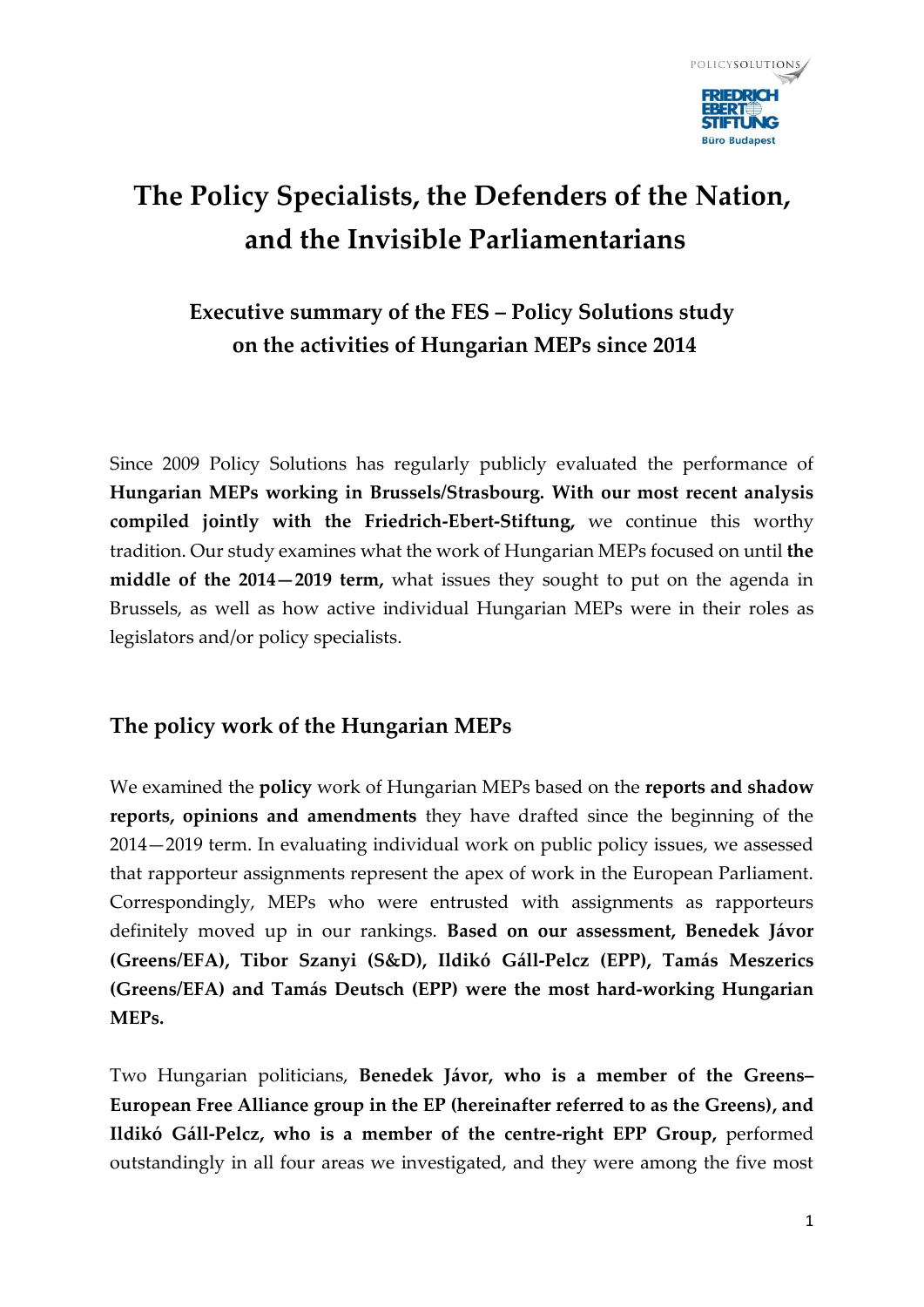

active Hungarian MEPs in all areas we evaluated. Jávor was in the top position in three categories, reports drafted as a rapporteur, reports drafted as a shadow rapporteur and opinions drafted as a shadow rapporteur; he has written the highest number of the aforementioned document types among Hungarian MEPs, but he is also near the top in drafting opinions and proposing amendments. None of the Hungarian MEPs wrote more rapporteur opinions than Ildikó Gáll-Pelcz and, moreover, her one rapporteur report ties her for second place in this category, while she came in third in the ranking for shadow rapporteur reports and shadow rapporteur opinions.

Other politicians who were very active in policy work were the **EPP MEP Tamás Deutsch, the socialist Tibor Szanyi and the Greens MEP Tamás Meszerics**. The EPP politician and his colleague from the Greens each drafted two reports as rapporteurs, while Deutsch also emerged as one of the most active Hungarian MEPs during the first half of the current term with respect to shadow reports and rapporteur opinions. Among the socialist MEPs, Tibor Szanyi was the most active in terms of public policy activities.

At the same time, however, not all Hungarian MEPs were as active in policy work as the abovementioned politicians. **There were five among the 21 Hungarian MEPs who did not write a single opinion or report – neither as rapporteurs nor as shadow rapporteurs – during the nearly three years we investigated. Three of them are independent MEPs delegated by Jobbik,** who have fewer opportunities to participate in such policy work because they are not attached to a parliamentary group in the EP. There are, however, also two EPP MEPs who evinced a similar passivity in terms of policy work as the three Jobbik legislators: **Despite serving as members of the largest group in the EP, Norbert Erdős and László Tőkés did not draft any reports or opinions between 2014 and 2017, which is why it would be fair to call them the most passive and "most invisible" Hungarian MEPs in terms of activity.** 

## **The political activity of the Hungarian MEPs**

The formal **political activity** of MEPs consists primarily of **speeches** in the plenary session, **parliamentary questions submitted** to EU institutions, **motions for a resolution** and **written statements.** With respect to these activities, we find that **Tibor**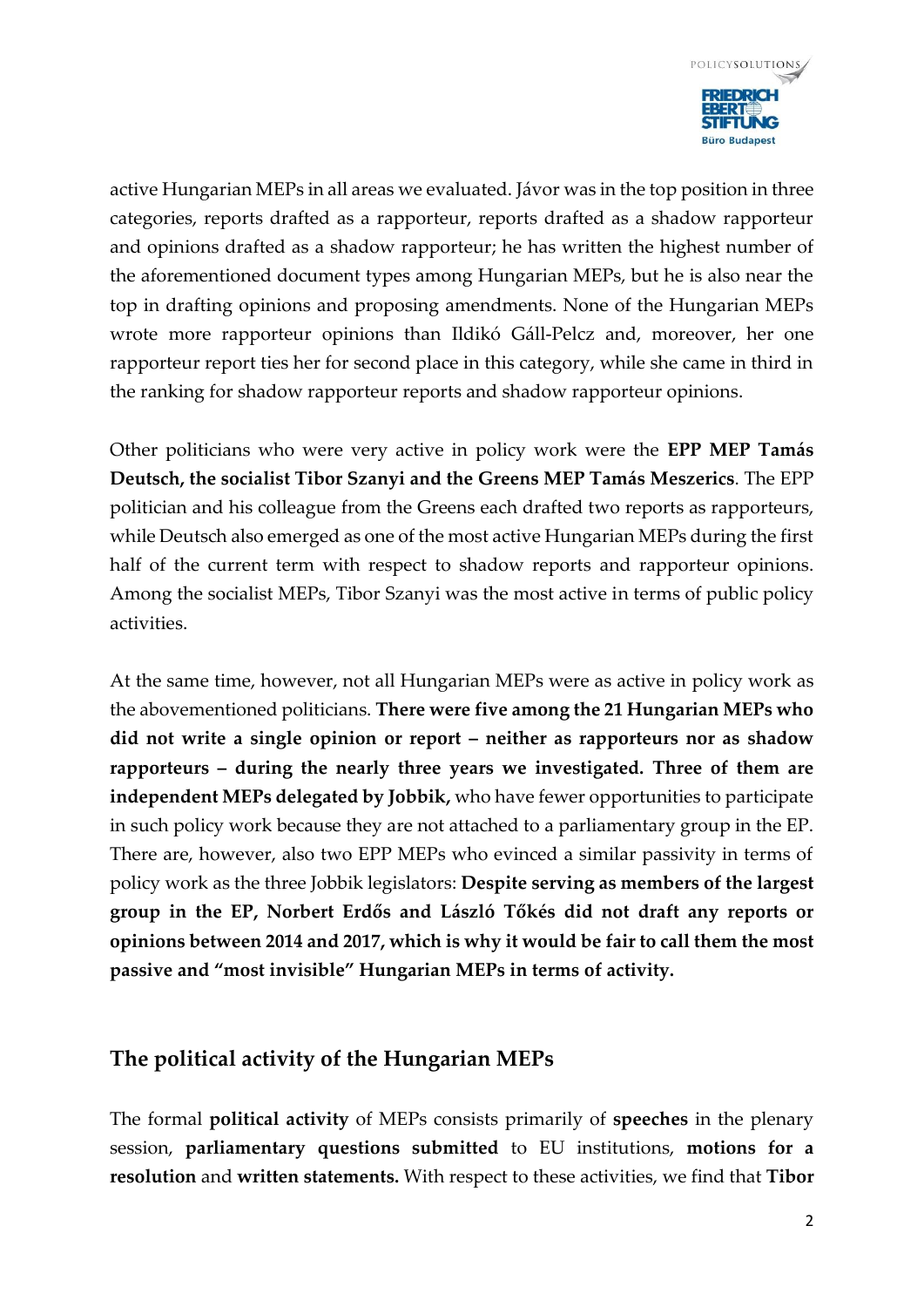

**Szanyi was the most active Hungarian MEP.** The Socialist representative **spoke up most often during the plenary sessions,** he filed the **most written statements and motions for a resolution,** and finished in the third place of our virtual ranking in terms of parliamentary questions, too. In addition to Szanyi, two other Hungarian colleagues of his in the S&D Group, **Csaba Molnár** and **István Ujhelyi,** also performed a significant amount of work in the past three years. In addition to writing the most parliamentary questions, Molnár also occupied a top position in our virtual ranking in terms of parliamentary speeches, while Ujhelyi in turn was among the most active Hungarian MEPs with respect to three political activities pursued by MEPs in Parliament.

**Among the MEPs in the ranks of the EPP group, two politicians stand out in terms of their political work: Ildikó Gáll-Pelcz and Norbert Erdős.** Ildikó Gáll-Pelcz, who also serves as one of the **vice presidents of the EP,** was outstandingly active both in terms of **parliamentary speeches and motions for a resolution,** while Erdős, whose career as an MEP began in 2014, was among the top performers with respect to three categories. **The most passive Hungarian MEP in terms of political activities was György Schöpflin,** who ranked last in three categories. Another interesting case is that of another EPP MEP, **László Tőkés**, who ranked second in terms of motions for a resolution, but was nevertheless in the last place of the rankings in three categories and must be counted as one of the most passive Hungarian MEPs overall.

We encounter the two Hungarian Green Party MEPs both in the rankings of the politically most active and most passive MEPs. **Benedek Jávor is in the top half of the list in terms of parliamentary questions and written statements,** while with respect to speeches he is among the less active MEPs. The LMP politician **Tamás Meszerics**  was among the most active Hungarian MEPs in terms of filing motions for a resolution, but ended up at the bottom of the list in two categories, parliamentary questions and plenary speeches, and as a result **Meszerics was the second most passive Hungarian MEP after György Schöpflin in terms of political work.** 

Two of the three Jobbik MEPs, **Krisztina Morvai and Béla Kovács, were among those who weakly performed in terms of their political activities: Krisztina Morvai was in the rearguard in three categories while Béla Kovács was among the last in two categories.** As a result, overall, they finished among the most passive politicians.